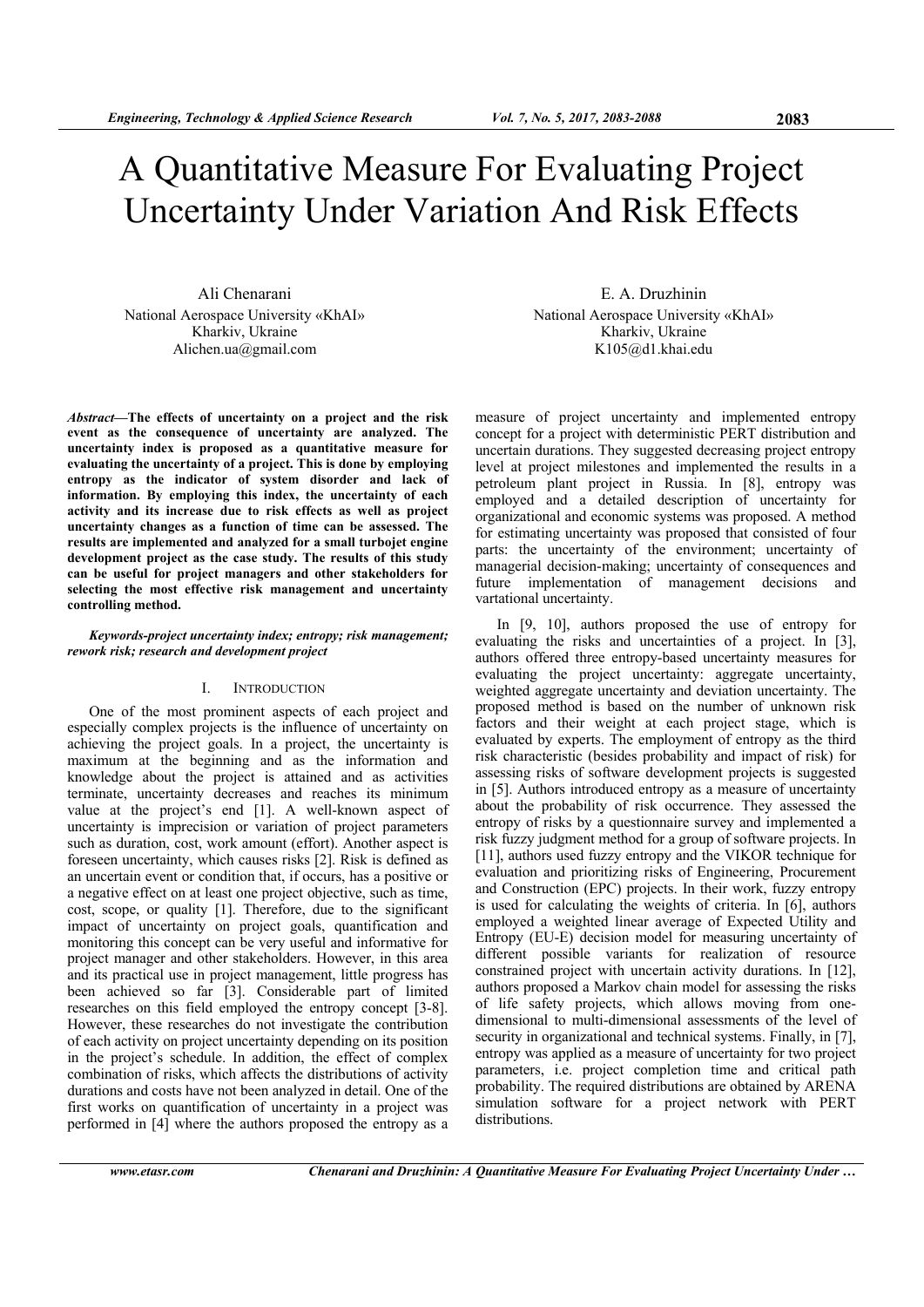A measure for project uncertainty that takes into account the mentioned factors is proposed in this work. The results are implemented in practice for a small turbojet engine development project.

#### II. PROPOSED APPROACH

### *A. Basics, Entropy as a measure of uncertainty*

Entropy concept is used widely as a measure of uncertainty in different fields. For the first time, Boltzmann in 1872 in his work on theory of gases introduced entropy. His famous equation relates the entropy of an ideal gas to the number of real microstates consistent with its macrostate properties. This way, the entropy value represents the number of possible statuses of a system, and consequently the degree of disorder and disorganization of a system. In [13], the concept of entropy for measuring information uncertainty was developed. The information was defined as removed uncertainty and the use of entropy as a measure of information related to the message was suggested. In other words, the uncertainty of a system decreases by receiving information about the possible outcomes of the system. Entropy formula has the following form:

$$
H = -\sum_{i=1}^{N} p_i \ln p_i \tag{1}
$$

Where:

H: entropy of system, N: the number of possible outcomes or states of a given system, pi: probabilities of those outcomes or states and we have  $\sum p_i = 1$ .

In [4], the entropy concept in project management field was developed and calculating entropy of each activity regarding to duration, cost and other project parameters and adding the entropy of activities for obtaining the total entropy of project was suggested. In other words:

$$
H = \sum_{ID} h_{ID}
$$
 (2)

Where:  $h_{ID}$  is the entropy of an individual activity and

$$
H_{\text{project}} = H_{\text{schedule}} + H_{\text{cost}} + H_{\text{quality}} + \dots \tag{3}
$$

In next section, we will further develop this concept along with introducing other aspects, which contribute to the uncertainty of the project. Hence, we suggest an uncertainty index for project by employing these factors.

# *B. Developing the project uncertainty index*

In this research, a project simulation program which is presented in [14] has been employed. This program uses a discrete event based Monte Carlo method and models the project with and without considering risk factors when activities have uncertain cost and duration values. Durations and cost of activities can be determined by probability distributions such as triangular, normal or beta-distribution. As noted before, this aspect of uncertainty is called variation [2].

On the other hand, risks are consequences of uncertainty, which are specified by two parameters, probability of occurrence (P) and impact of risk (I). For simulating risks in project, depending on their effect on main project constraints we categorized them into four types (delay risks, cost risks, excess work risks and rework risks). As the result of simulation, the duration and cost of each activity as well as cumulative time and cost of project are obtained in form of histogram distributions or CDFs (cumulative distribution function). Figure 1 shows a summary of simulation program inputs and outputs.



Fig. 1. Summary of simulation program inputs and outputs

In order to formulate the uncertainty index, for example we consider the uncertainty of activities with respect to their durations. We define  $U_{t_i}$  as duration uncertainty index of activity *i* as:

$$
U_{t_i} = H_{t_i} \bar{t}_i (1 + I_{t_i})
$$
\n(4)

Where  $H_t$  =non-dimensional entropy of activity *i* with respect to its duration distribution,  $\bar{t}_i$  = average (mean) value for duration of activity *i*,  $I_{ti}$  = uncertainty propagation factor of activity *i* with respect to duration

Each part of (4) is obtained as follows:

 $H_t$  for each activity is calculated by using the distribution of that activity's duration, which is achieved by simulation results. Figure 2 shows an example of obtained distribution for duration of an activity for two cases i.e. simulation with and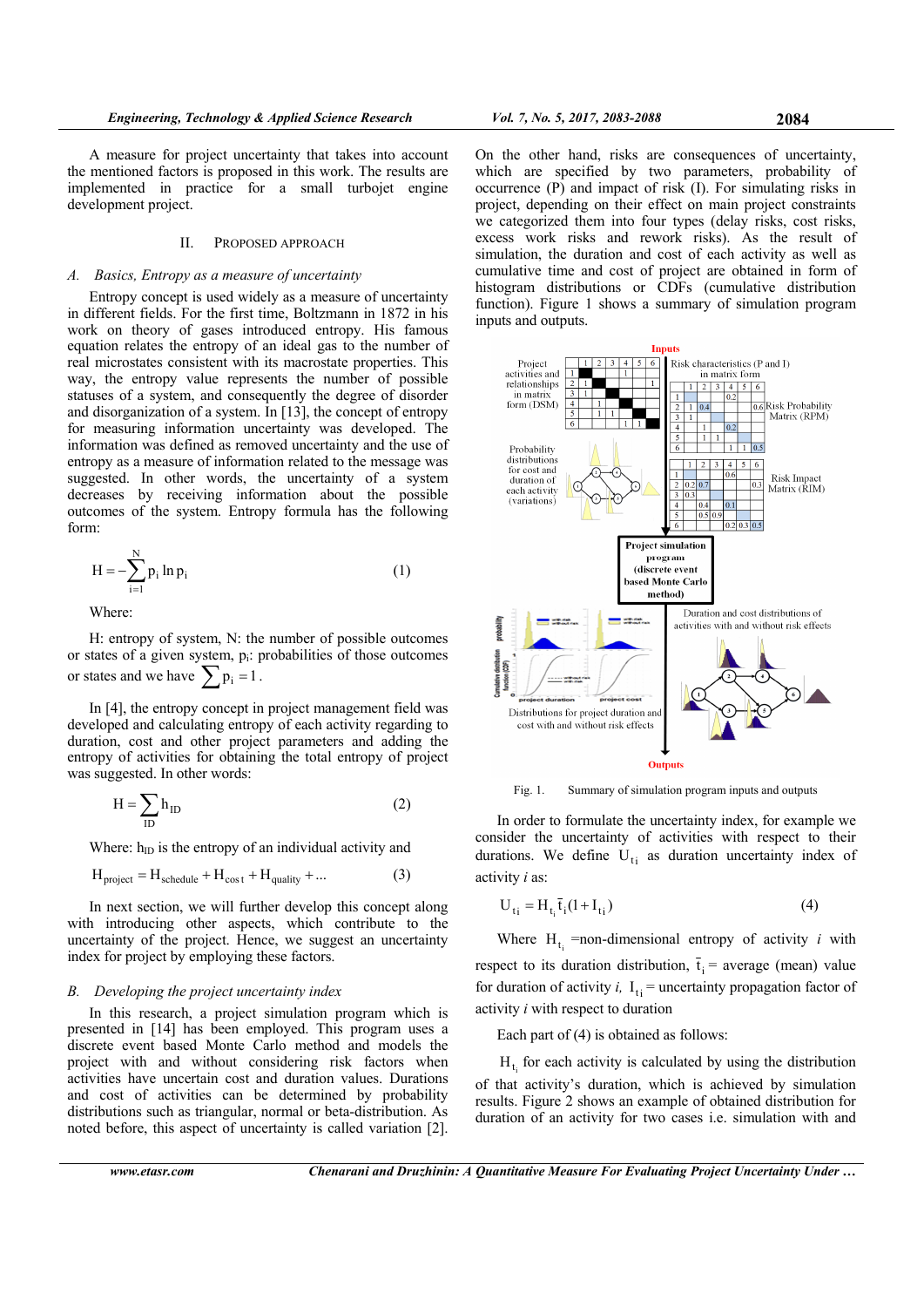without considering risk factors. In this case, the initial distribution for duration of activity was triangular distribution (white histograms), after simulating the effect of project risks, the yellow histogram is obtained for duration of activity. We calculate the non-dimensional entropy of this activity's duration as:

$$
H_{t_i} = \frac{h_{t_i}}{h_{t_{max}}} = \frac{1}{\ln n_t} \sum_{j=1}^{n_t} p_j \ln p_j
$$
 (5)

Where 
$$
n_t = \frac{\Delta T}{\Delta t} = \frac{(t_{max} - t_{min})}{\Delta t}
$$
 (6)

and  $p_i ln(p_i) = 0$  when  $p_i = 0$ 

The coefficient  $\ln n_t$  is maximum possible entropy value and happens for uniform distribution. Equation (5) is used for calculating the entropy of both distributions, i.e. with and without considering risk effects.



Fig. 2. Histograms for duration of an activity

Selecting the appropriate value of  $\Delta t$  is important for achieving the suitable results [4]. For determining this parameter, we must take into account two considerations. The first consideration is that the size of  $\Delta t$  compared with sampling interval  $(t_{max} - t_{min})$  must be small enough in order to properly reflect the form of distribution. Another consideration is that  $\Delta t$  value cannot be so small as it causes the low density of samples in intervals. These considerations can be expressed by next inequality:

$$
\frac{\Delta T}{N} << \Delta t << \Delta T \tag{7}
$$

Where N is the total number of samples (in our simulation program it is equal to iteration number) and  $\Delta T = (t_{max} - t_{min})$ . The suitable value of  $\Delta t$  can be obtained by a simple try and error process. In cases where the order of durations for different activities differ significantly, this process can be more complex. The value of  $\Delta t$  must be equal in both cases of Figure 2 in order to compare their entropies.

The next coefficient in (4) is  $I_{t_i}$  or uncertainty propagation factor which shows the potential ability of an activity in propagating the uncertainty through the project. For first activities, this parameter is higher than last activities. For

example for the network diagram of a project which is shown in Figure 3, the uncertainty about the third activity affects 8 successor activities but for activity 12 only 2 activities are affected. For computing this coefficient, we use graph theory for searching and finding the affected activities for each activity.



Fig. 3. Example of a project's network diagram

If the directional graph of project is represented by:

$$
G = (V, A) \tag{8}
$$

We have:

 $V = \{1,2,...,n\}$ , set of vertices (project activities) (9)

 $n = |V|$  is graph order (number of project activities) and

$$
A = \{(u, v) | 1 \le u < n, 1 < v \le n, u \ne v\}
$$
 (10)

set of edges (activity dependencies)

For calculation of  $I_t$  in (4) for each activity, we create a directional subgraph, which corresponds to vertex *i*. This is performed via a graph traversal algorithm. In present study, we used BFS (breadth first search) method and as the result, all vertices (project activities) and edges (activity dependencies) which start from *i* th vertex (activity) are found. Therefore, the obtained subgraph  $G_i = (V_i, A_i)$  is directional subgraph that starts from *i* th vertex and we have:

$$
V_i \subseteq V, V_i = \{j\}, j \in \{i, ..., n\}
$$
\n(11)

 $V_i$  is the set of activities affected by activity *i* and it's order (number of project activities dependent on that activity) is represented by  $n_i = |V_i|$ . In addition, we have:

$$
A_i \subseteq A, A_i = \{(u_i, v_i)\}, u_i \in \{i, ..., n-1\}, v_i \in \{i+1, ..., n\} (12)
$$

After obtaining  $G_i$ , the  $I_i$  value is calculated as follows:

$$
i_{t_i} = \sum_{j=1}^{n_i} \left[ \bar{t}_{u_i(j)} I(u_i(j), v_i(j)) \right]
$$
 (13)

$$
I_{t_i} = \frac{i_{t_i}}{i_{t_{max}}} = \frac{i_{t_i}}{i_{t_i}}
$$
 (14)

(The maximum value of this coefficient belongs to first activity because all project activities are affected by it).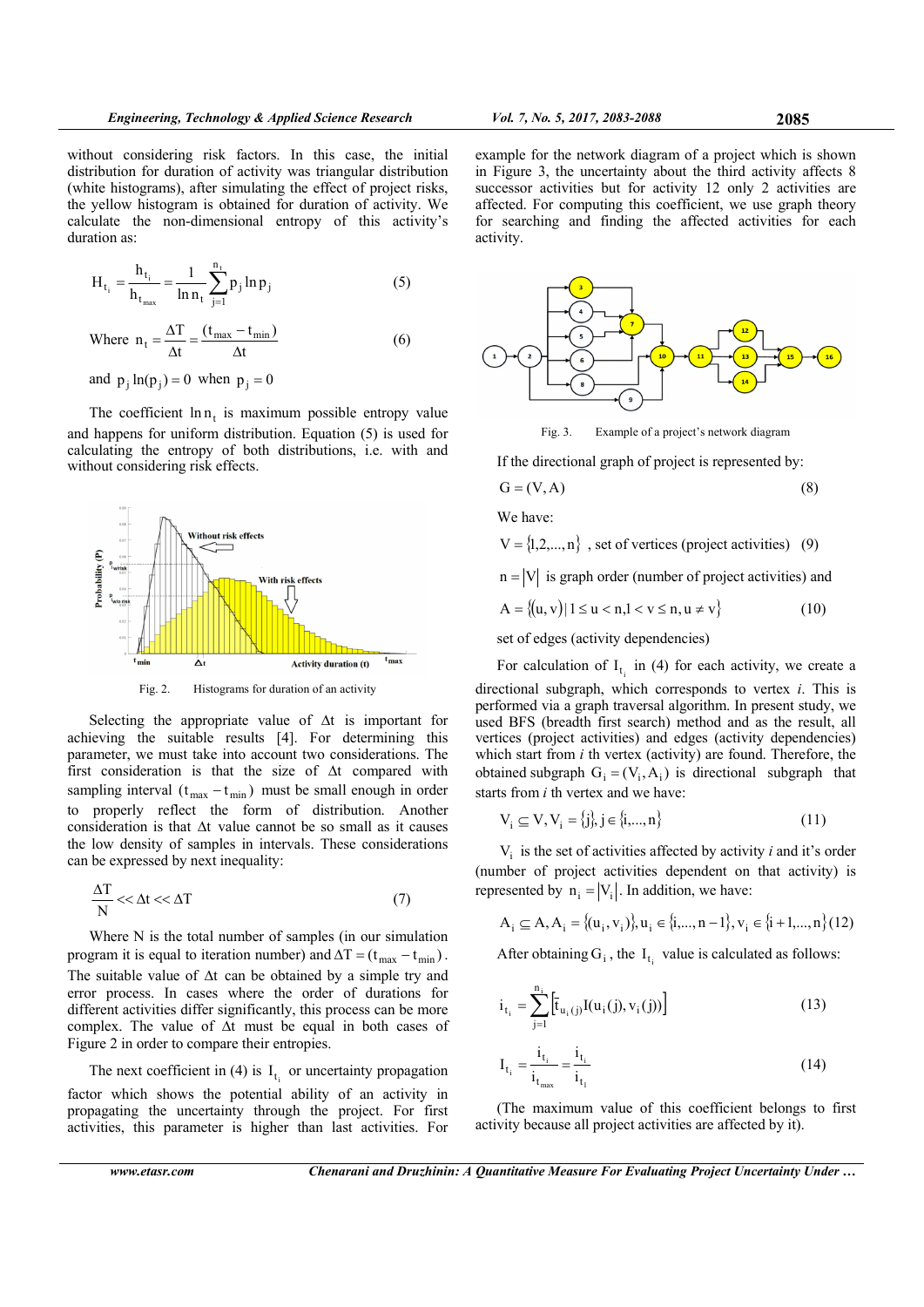$I(u_i, v_i)$  in (13) is an estimate of predecessor activity ( $u_i$ ) impact on successor activity ( $v_i$ ) in form of the ratio of received and used data, documentation, raw material etc. and can be determined by different methods. In this work, we employed the expert method. Finally, the last part of (4) is the mean value for duration of *i* th activity  $(\bar{t}_i)$  which is obtained by the simulation program. This part is employed for the evaluation of each activity's contribution in project uncertainty with respect to the assumed parameter (project duration is this case). After calculating uncertainty index for all activities with (4), the duration uncertainty index of project as a function of time, is obtained as:

$$
U_{t_{\text{project}}}(t) = \frac{1}{U_{t_{\text{project}}|_{t=0}}} \sum_{i} k_i U_{t_i}
$$
 (15)

Where  $i \in \{1,2,..., N \mid w_i \neq 0\}$ , N= the total activity number of project,  $U_{t_{\text{project}}|_{t=0}}$  = maximum value of duration uncertainty index of project, which occurs at the beginning of project ( $t=0$ ). Coefficient  $k_i$  is the remained work fraction of *i* th activity  $(w_i)$  at time t. In other words, the summation is performed over unfinished parts of activities. The unfinished activity set and their  $k_i$  coefficients are obtained by project simulation program at every time step. The calculated uncertainty index is maximum at the beginning of project and as an activity accomplishes, the corresponding uncertainty index value is subtracted. When project finishes, the uncertainty index equals zero. Similarly, uncertainty index for cost of activities and project can be obtained as follows:

$$
U_{c_i} = H_{c_i} \overline{c}_i (1 + I_{c_i})
$$
\n(16)

Where  $U_c$  is the cost uncertainty index for activity *i* 

$$
H_{c_i} = \frac{h_{c_i}}{h_{c_{max}}} = \frac{1}{\ln n_c} \sum_{j=1}^{n_c} p_j \ln p_j
$$
 (17)

$$
U_{c_{\text{project}}}(t) = \frac{1}{U_{c_{\text{project}}|_{t=0}}} \sum_{i} k_i U_{c_i}
$$
 (18)

Where:  $U_{c_{\text{resist}}}$  (t) is the cost uncertainty index of project.

Then, we represent the overall index of project uncertainty as follows:

$$
U_{project} = \left(\frac{1}{K+1}\right) \left(U_{t_{project}}(t) + K U_{c_{project}}(t)\right)
$$
 (19)  
 
$$
0 \le U_{project} \le 1.
$$

Coefficient K shows the importance of project cost uncertainty in relation with duration uncertainty. Depending on project type, the manager can determine whether the cost uncertainty or duration uncertainty is more important and assign the degree of that importance relationship.

In order to have a good representation of risk effects on a project, these calculations are performed for two cases: without considering risk effects and with risk effects (these two cases are illustrated in Figure 2). If there is another important aspect or parameter of project uncertainty (for example quality, work volume, technical characteristics etc) the overall concept can be applied provided that the distribution of that parameter for each activity can be evaluated or measured.

# III. CASE STUDY RESULTS

The results of this study were implemented for a small turbojet engine development project as the case study. This engine type can be installed on unmanned aerial vehicles or ultralight sport planes. The project consists of 5 phases and 63 activities. The overall project duration and cost without existing risk factors and with determined (certain) duration of activities are 4 years and 1 million dollars respectively. The Gantt chart diagram for this project is shown in Figure 4. For representing the uncertainty about activity durations and cost, triangular distribution is considered for each activity. Each triangle distribution is characterized by three parameters: optimistic estimate, most likely estimate and pessimistic estimate. In addition, for this project, a total number of 41 possible risks are identified by experts and are listed in detail in Table I.



TABLE I. NUMBER OF INDENTIFIED RISKS FOR CASE STUDY PROJECT

|                                     | <b>Number of risks</b> |              |                               |                       |
|-------------------------------------|------------------------|--------------|-------------------------------|-----------------------|
| <b>Project phase</b>                | Delay<br>risk          | Cost<br>risk | <b>Excess</b><br>work<br>risk | <b>Rework</b><br>risk |
| Technical proposal                  |                        | $\theta$     |                               | 3                     |
| Schematic design                    | 2                      |              |                               |                       |
| Technical project and detail design |                        | $\theta$     |                               |                       |
| Preparing engine prototypes         |                        | $\mathbf{3}$ | $\mathcal{D}$                 |                       |
| Ground and flight tests             | $\mathfrak{D}$         |              | $\mathcal{D}$                 | 9                     |
| Total                               | 10                     | 5            |                               | 19                    |

The estimated probabilities and impacts of risks are entered in corresponding probability and impact matrices (simulation inputs, Figure 1). We obtained distributions of duration and cost of each activity with and without risk effects by employing the simulation program. The entropy of each activity is calculated by averaging the values of  $H_t$  in (5) and  $H_c$  in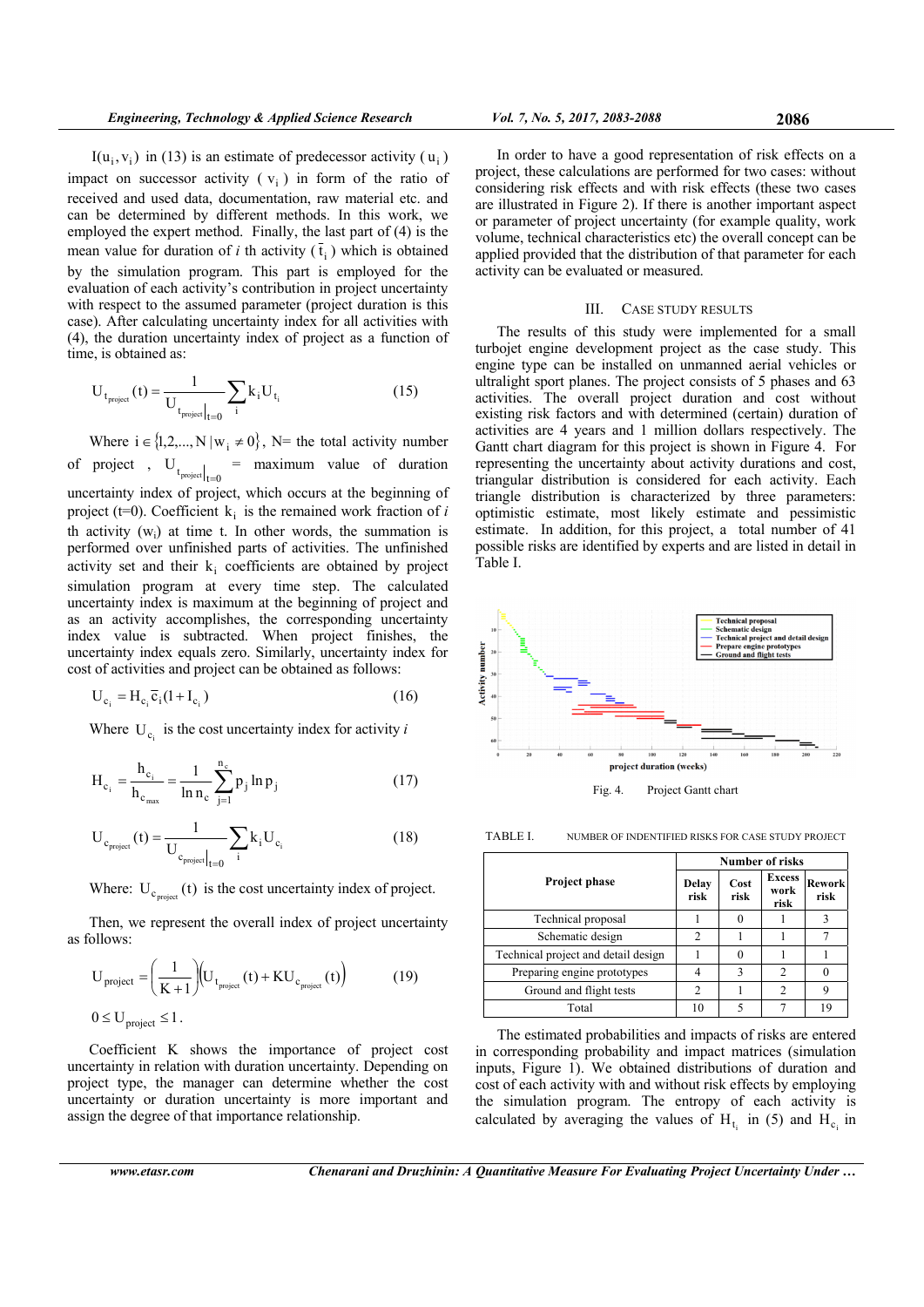(17). The entropy increase for each activity due to risk effects is shown in Figure 5.



Fig. 5. Entropy increase of activities because of risk effects

Figure 5 shows the uncertainty increase for each activity when simulation program models all possible risks. In order to investigate the effects of each phase's risks on overall project uncertainty index, Figure 6 is represented. For this end, the simulation program was executed five more times. Each time, risks of one phase were ignored and the project uncertainty index at the project start was calculated for duration and cost uncertainty (i.e.  $U_t_{\text{project}}|_{t=0}$ in (15) and  $U_t$ <sub>t project</sub>  $\vert_{t=0}$  in (18)). The ratios of uncertainty increase due to ignoring risks of each phase to its maximum value (which obtains after modeling all possible risks) are calculated and shown in figure 6.



Fig. 6. Effect of each phase's risks on project uncertainty

By using (4) and (15), we obtain the curves of duration uncertainty index (Figure 7). The value of  $\Delta t$  in (7) is set to 0.1 week. Similarly, Figure 8 represents cost uncertainty index that are obtained from (16) and (18). Here, we used 50 dollars as the value of  $\Delta c$  for calculating cost entropy of activities. Table II represents the portion of each phase in uncertainty index of project for duration and cost uncertainties.



Fig. 7. Duration uncertainty index curve with and without risk effects

*www.etasr.com Chenarani and Druzhinin: A Quantitative Measure For Evaluating Project Uncertainty Under …* 



Fig. 8. Cost uncertainty index curve with and without risk effects

TABLE II. PORTION OF PROJECT PHASES IN PROJECT UNCERTAINTY

| Project phase                                                                                                                                                                                                                  | <b>Duration</b><br>uncertainty | Cost<br>uncertainty |  |
|--------------------------------------------------------------------------------------------------------------------------------------------------------------------------------------------------------------------------------|--------------------------------|---------------------|--|
| Technical proposal                                                                                                                                                                                                             | 4.3%                           | 1.3%                |  |
| Schematic design                                                                                                                                                                                                               | 14.9%                          | 3.9%                |  |
| Technical project and detail design                                                                                                                                                                                            | 19.8%                          | 6.2%                |  |
| Preparing engine prototypes                                                                                                                                                                                                    | 36.7%                          | 62.5%               |  |
| Ground and flight tests                                                                                                                                                                                                        | 24.3%                          | 26.1%               |  |
| and the transfer and the state and an entirely and the state of the state of the state of the state of the state of the state of the state of the state of the state of the state of the state of the state of the state of th |                                | $\sim$ $\sim$       |  |

 $T$  results are results are results are obtained with considering risk effects (black curves in Figures 7,8)

Finally, by results of uncertainty index for duration and cost of project (Figures 7 and 8) and using (19), overall project uncertainty index is obtained (Figure 9). Here, we assumed  $K=1$  in (19) which means that on-time completion of project and within determined budget have the same importance.



Fig. 9. Overall project uncertainty index curves (for K=1)

#### IV. DISCUSSION

As shown in Figure 5 the relative uncertainty increase as the result of risk factors is higher for first phases (design activities) in comparison with last activities. This is mainly due to the nature of the design phase in these project types, which is associated with high uncertainty and the need for repeating or increasing the work amount. Moreover, this Figure shows us that activities 6, 18, 39, 48 and 57 are the most sensitive activities of each phase to risk factors. In performing each phase, special attention must be paid to risk management strategies for these activities. The influence of rework risk types on project uncertainty is higher than other risk types as they affect set of activities and not a single one. Given that out